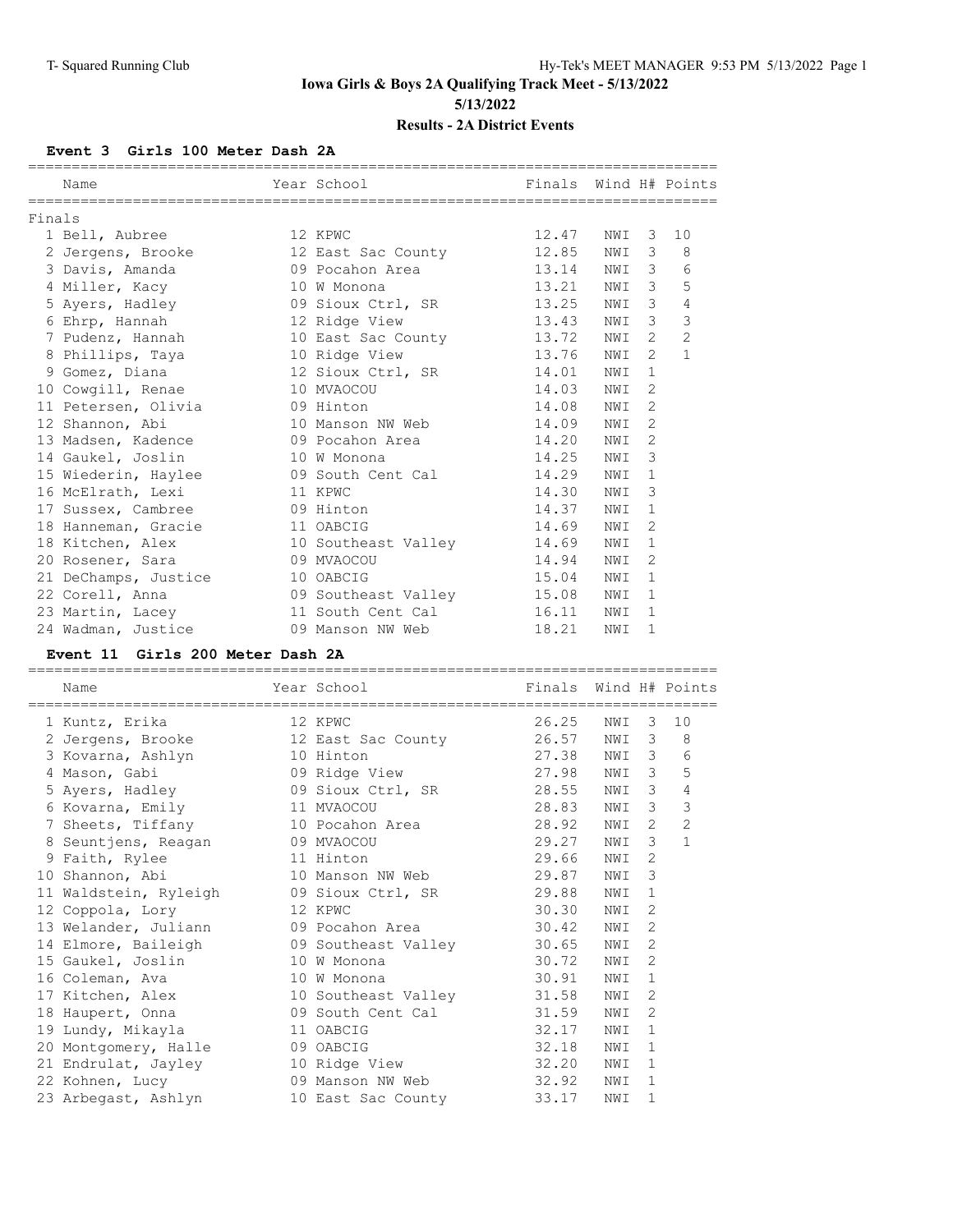#### **Event 19 Girls 400 Meter Dash 2A**

| Name |                                                                                                                                                                                                                                                                                          |                                                                                                                             |                                                                                                                                                                                                                                                                |                                                                                       |                                                                                                                                                                    |
|------|------------------------------------------------------------------------------------------------------------------------------------------------------------------------------------------------------------------------------------------------------------------------------------------|-----------------------------------------------------------------------------------------------------------------------------|----------------------------------------------------------------------------------------------------------------------------------------------------------------------------------------------------------------------------------------------------------------|---------------------------------------------------------------------------------------|--------------------------------------------------------------------------------------------------------------------------------------------------------------------|
|      |                                                                                                                                                                                                                                                                                          |                                                                                                                             |                                                                                                                                                                                                                                                                | $\mathcal{S}$                                                                         | 10                                                                                                                                                                 |
|      |                                                                                                                                                                                                                                                                                          |                                                                                                                             |                                                                                                                                                                                                                                                                | 3                                                                                     | 8                                                                                                                                                                  |
|      |                                                                                                                                                                                                                                                                                          |                                                                                                                             |                                                                                                                                                                                                                                                                | $\mathcal{S}$                                                                         | 6                                                                                                                                                                  |
|      |                                                                                                                                                                                                                                                                                          |                                                                                                                             |                                                                                                                                                                                                                                                                | 3 <sup>7</sup>                                                                        | 5                                                                                                                                                                  |
|      |                                                                                                                                                                                                                                                                                          |                                                                                                                             |                                                                                                                                                                                                                                                                | 3                                                                                     | $\overline{4}$                                                                                                                                                     |
|      |                                                                                                                                                                                                                                                                                          |                                                                                                                             |                                                                                                                                                                                                                                                                | 3                                                                                     | 3                                                                                                                                                                  |
|      |                                                                                                                                                                                                                                                                                          |                                                                                                                             |                                                                                                                                                                                                                                                                | 3                                                                                     | $\overline{2}$                                                                                                                                                     |
|      |                                                                                                                                                                                                                                                                                          |                                                                                                                             |                                                                                                                                                                                                                                                                | $\overline{2}$                                                                        | $\mathbf{1}$                                                                                                                                                       |
|      |                                                                                                                                                                                                                                                                                          |                                                                                                                             |                                                                                                                                                                                                                                                                | $\overline{2}$                                                                        |                                                                                                                                                                    |
|      |                                                                                                                                                                                                                                                                                          |                                                                                                                             |                                                                                                                                                                                                                                                                | 3                                                                                     |                                                                                                                                                                    |
|      |                                                                                                                                                                                                                                                                                          |                                                                                                                             |                                                                                                                                                                                                                                                                | $\mathbf{1}$                                                                          |                                                                                                                                                                    |
|      |                                                                                                                                                                                                                                                                                          |                                                                                                                             |                                                                                                                                                                                                                                                                | $\overline{2}$                                                                        |                                                                                                                                                                    |
|      |                                                                                                                                                                                                                                                                                          |                                                                                                                             | 1:12.86                                                                                                                                                                                                                                                        | $\overline{2}$                                                                        |                                                                                                                                                                    |
|      |                                                                                                                                                                                                                                                                                          |                                                                                                                             | 1:14.79                                                                                                                                                                                                                                                        | $\mathbf{1}$                                                                          |                                                                                                                                                                    |
|      |                                                                                                                                                                                                                                                                                          |                                                                                                                             |                                                                                                                                                                                                                                                                | $\overline{2}$                                                                        |                                                                                                                                                                    |
|      |                                                                                                                                                                                                                                                                                          |                                                                                                                             | 1:17.14                                                                                                                                                                                                                                                        | $\overline{2}$                                                                        |                                                                                                                                                                    |
|      |                                                                                                                                                                                                                                                                                          |                                                                                                                             | 1:17.27                                                                                                                                                                                                                                                        | $\mathbf{1}$                                                                          |                                                                                                                                                                    |
|      |                                                                                                                                                                                                                                                                                          |                                                                                                                             | 1:23.62                                                                                                                                                                                                                                                        | $\overline{2}$                                                                        |                                                                                                                                                                    |
|      |                                                                                                                                                                                                                                                                                          |                                                                                                                             | 1:23.91                                                                                                                                                                                                                                                        | $\mathbf{1}$                                                                          |                                                                                                                                                                    |
|      |                                                                                                                                                                                                                                                                                          |                                                                                                                             | 1:24.38                                                                                                                                                                                                                                                        | 1                                                                                     |                                                                                                                                                                    |
|      | 1 Kuntz, Erika<br>2 Vonnahme, Jenna<br>3 Winterrowd, Abby<br>7 Schroeder, Alex<br>8 Coppola, Lory<br>9 Myers, Emma<br>10 Aschinger, Jen<br>13 Harper, Ruby<br>14 Aljets, Amber<br>15 Coleman, Ava<br>16 Lucas, Savannah<br>17 Niewoehner, Ella<br>18 Voqt, Morgan<br>20 McCollough, Anna | 4 Seuntjens, Reagan<br>5 Johnson, Mila<br>6 Bloom, Linnea<br>11 Henningson, Mazee<br>12 Lawson, Addie<br>19 Collison, Catie | Year School<br>12 KPWC<br>10 Pocahon Area<br>10 OABCIG<br>09 MVAOCOU<br>09 Southeast Valley<br>11 OABCIG<br>12 KPWC<br>09 Hinton<br>10 Manson NW Web<br>10 W Monona<br>09 W Monona<br>09 Manson NW Web<br>09 Hinton<br>12 South Cent Cal<br>10 East Sac County | 09 Sioux Ctrl, SR<br>10 South Cent Cal<br>10 East Sac County 1:09.44<br>09 Ridge View | Finals H# Points<br>59.02<br>1:01.99<br>1:02.73<br>1:03.22<br>1:03.52<br>1:03.61<br>1:06.86<br>1:09.21<br>1:09.22<br>1:10.08<br>10 Pocahon Area 1:12.37<br>1:14.85 |

#### **Event 27 Girls 800 Meter Run 2A**

## ========================================================================== Year School **Finals** H# Points ========================================================================== 1 Judisch, Chloe 10 South Cent Cal 2:33.07 2 10 2 Struble, Miella 12 W Monona 2:33.78 2 8 3 Todd, Morgan 12 Ridge View 2:37.19 2 6 4 Aljets, Aleksandria 12 Manson NW Web 2:39.15 2 5 5 Ofert, Lillian 12 KPWC 2:43.48 2 4 6 Riessen, Olivia 10 OABCIG 2:52.66 1 3 7 Hamman, Sarahy 12 KPWC 2:53.80 2 2 8 Oberhelman, Allie 11 Pocahon Area 2:55.04 2 1 9 Beeson, Olivia 09 MVAOCOU 2:55.59 1 10 Melohn, Paige 11 Pocahon Area 2:55.77 1 11 McMillen, Lauren 11 MVAOCOU 2:55.87 1

| $E = 2E$ $Q = 1E(0)$ Materials $Q = 2$ |                    |             |              |
|----------------------------------------|--------------------|-------------|--------------|
| 17 Bevilacqua, Camilla                 | 12 East Sac County | 3:07.53     | 1            |
|                                        |                    |             |              |
| 16 Gustavson, Jade                     | 10 East Sac County | 3:05.98     | $\mathbf{1}$ |
| 15 Bloom, Annaliese                    | 10 Sioux Ctrl, SR  | 3:00.95     | $\mathbf{1}$ |
| 14 Storms, Emma                        | 10 Sioux Ctrl, SR  | 2:58.84     | 1            |
| 13 Wooldridge, Raegan                  | 10 Manson NW Web   | 2:58.33     | 1            |
| 12 Schroeder, Livi                     | 09 OABCIG          | 2:57.63     | 1            |
| 11 McMillen, Lauren                    | 11 MVAOCOU         | $2:55.87$ 1 |              |

#### **Event 35 Girls 1500 Meter Run 2A**

| Name                | Year School       | Finals Points |     |
|---------------------|-------------------|---------------|-----|
| 1 Bloom, Linnea     | 09 Sioux Ctrl, SR | 5:14.65       | 1 O |
| 2 Richman, Alyssa   | 09 Manson NW Web  | 5:14.71       | -8  |
| 3 Schuler, Kaitlynn | 11 Pocahon Area   | 5:25.05       | 6   |
| 4 Oswald, Preslie   | 11 Manson NW Web  | 5:25.32       | -5  |
| 5 Vohs, Jaycie      | 10 Ridge View     | 5:26.14       | 4   |
| 6 McAlister, Brenna | 09 South Cent Cal | 5:29.85       | ੨   |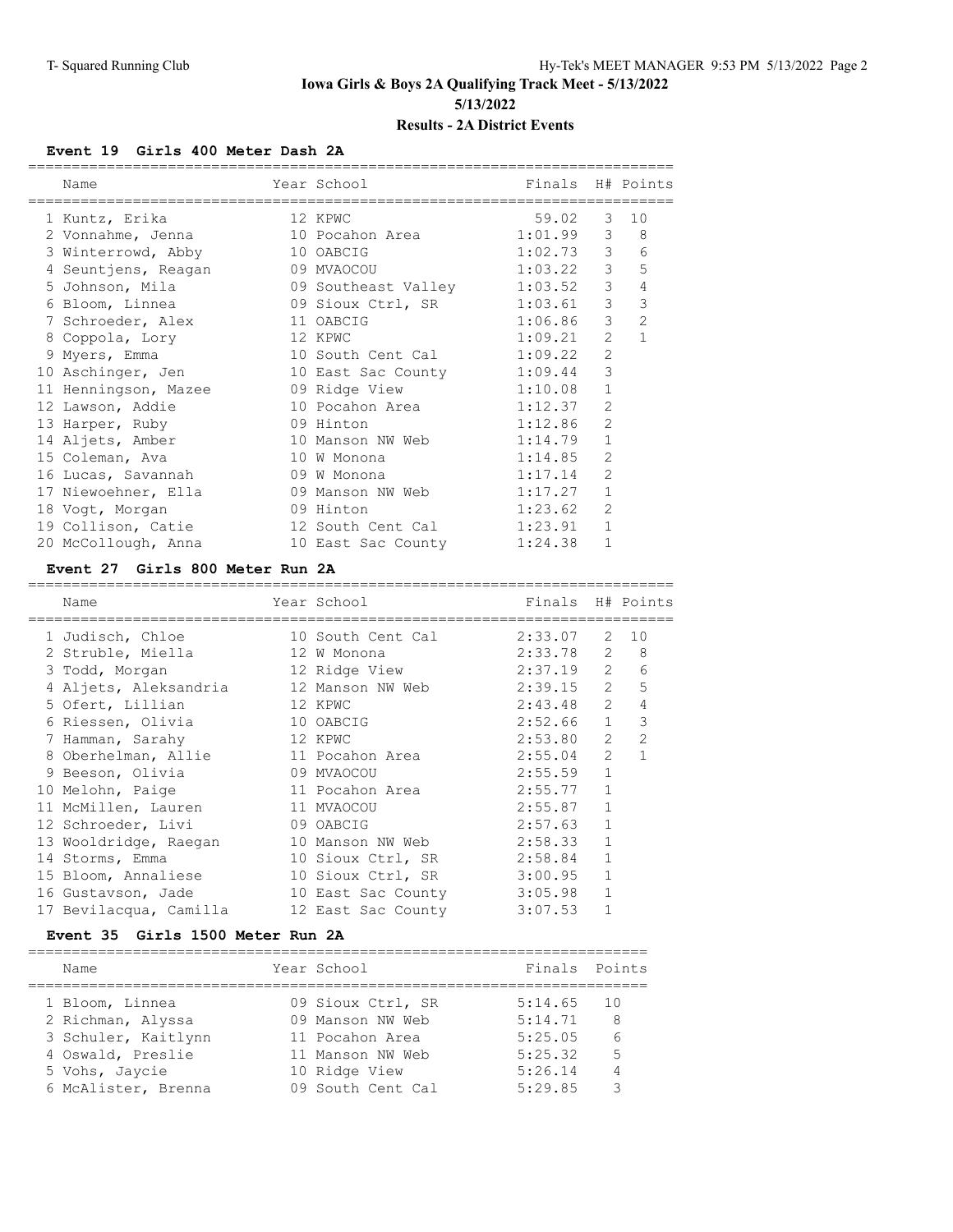===============================================================================

# **....Event 35 Girls 1500 Meter Run 2A**

| 7 Schroeder, Emma     | 12 East Sac County  | 5:37.46 | 2            |
|-----------------------|---------------------|---------|--------------|
| 8 Ehlers, Allison     | 10 Sioux Ctrl, SR   | 5:40.34 | $\mathbf{1}$ |
| 9 Allen, Kaci         | 10 Hinton           | 5:44.44 |              |
| 10 Peters, Kyra       | 10 Hinton           | 5:45.78 |              |
| 11 Stowater, Madison  | 10 Ridge View       | 5:46.82 |              |
| 12 Anderson, Jayleigh | 11 W Monona         | 5:46.84 |              |
| 13 Ofert, Lillian     | 12 KPWC             | 5:50.15 |              |
| 14 Hannah, CJ         | 09 KPWC             | 5:50.18 |              |
| 15 Kroyer, Amalie     | 12 East Sac County  | 6:14.57 |              |
| 16 McMillen, Lauren   | 11 MVAOCOU          | 6:21.44 |              |
| 17 Parks, Chloe       | 10 Southeast Valley | 6:37.95 |              |
| 18 Doyle, Madison     | 12 Southeast Valley | 6:41.44 |              |
| 19 Lage, Maggie       | 10 W Monona         | 6:48.19 |              |

## **Event 43 Girls 3000 Meter Run 2A**

| Name                 |    | Year School        | Finals   | Points         |
|----------------------|----|--------------------|----------|----------------|
| 1 Oswald, Preslie    |    | 11 Manson NW Web   | 11:31.80 | 10             |
| 2 Richman, Alyssa    |    | 09 Manson NW Web   | 11:31.90 | 8              |
| 3 Schuler, Kaitlynn  |    | 11 Pocahon Area    | 11:42.20 | 6              |
| 4 Vohs, Jaycie       |    | 10 Ridge View      | 11:49.20 | 5              |
| 5 Hannah, CJ         |    | 09 KPWC            | 12:42.70 | $\overline{4}$ |
| 6 Lang, Ava          |    | 09 Hinton          | 13:09.00 | 3              |
| 7 Anderson, Jayleigh |    | 11 W Monona        | 13:21.90 | $\overline{2}$ |
| 8 Beeson, Olivia     |    | 09 MVAOCOU         | 13:24.80 | 1              |
| 9 Bloom, Annaliese   |    | 10 Sioux Ctrl, SR  | 13:36.40 |                |
| 10 Melohn, Paige     |    | 11 Pocahon Area    | 13:39.60 |                |
| 11 Storms, Emma      |    | 10 Sioux Ctrl, SR  | 13:44.80 |                |
| 12 Kroyer, Amalie    |    | 12 East Sac County | 13:52.80 |                |
| 13 Potts, Samantha   |    | 10 South Cent Cal  | 14:17.90 |                |
| 14 Lage, Maggie      | 10 | W Monona           | 15:19.50 |                |
| 15 Voqt, Morgan      |    | 09 Hinton          | 17:20.00 |                |

## **Event 50 Girls 100 Meter Hurdles 2A**

| Name                  |    | Year School         | Finals Wind H# Points |     |                         |                |
|-----------------------|----|---------------------|-----------------------|-----|-------------------------|----------------|
| 1 Jensen, Rowan       |    | 10 Ridge View       | 15.73                 | NWI | $\overline{\mathbf{3}}$ | 10             |
| 2 Coffee, Anna        |    | 12 Hinton           | 15.95                 | NWI | 3                       | 8              |
| 3 Hindt, Addi         |    | 10 Southeast Valley | 16.37                 | NWI | 3                       | 6              |
| 4 Condon, Paige       | 12 | Manson NW Web       | 16.39                 | NWI | 3                       | 5              |
| 5 Peterson, Preslie   |    | 10 Sioux Ctrl, SR   | 16.62                 | NWI | 3                       | 4              |
| 6 Webber, Brynn       |    | 11 Sioux Ctrl, SR   | 16.93                 | NWI | 3                       | 3              |
| 7 Shepherd, Tatum     |    | 10 Ridge View       | 17.06                 | NWI | $\mathcal{L}$           | $\mathfrak{D}$ |
| 8 Schroeder, Avery    |    | 11 KPWC             | 17.20                 | NWI | 3                       |                |
| 9 Eqli, Kyla          |    | 09 Manson NW Web    | 17.57                 | NWI | $\mathcal{D}$           |                |
| 10 Oberruter, Renee   |    | 09 MVAOCOU          | 17.65                 | NWI | $\mathcal{D}$           |                |
| 11 Gerdes, Lauren     |    | 12 Pocahon Area     | 17.87                 | NWI | $\mathcal{D}$           |                |
| 12 Riedesel, Norah    |    | 09 South Cent Cal   | 17.89                 | NWI |                         |                |
| 13 Nielsen, Kenai     |    | 10 OABCIG           | 18.02                 | NWI | $\mathcal{L}$           |                |
| 14 Hutchinson, Haylea |    | 09 Southeast Valley | 18.06                 | NWI | $\mathcal{L}$           |                |
| 15 Oberhelman, Abby   |    | 11 Pocahon Area     | 18.12                 | NWI | 2                       |                |
| 16 Archer, Katelyn    |    | 11 KPWC             | 18.22                 | NWI | $\mathcal{D}$           |                |
| 17 Riat, Claire       |    | 10 South Cent Cal   | 19.14                 | NWI |                         |                |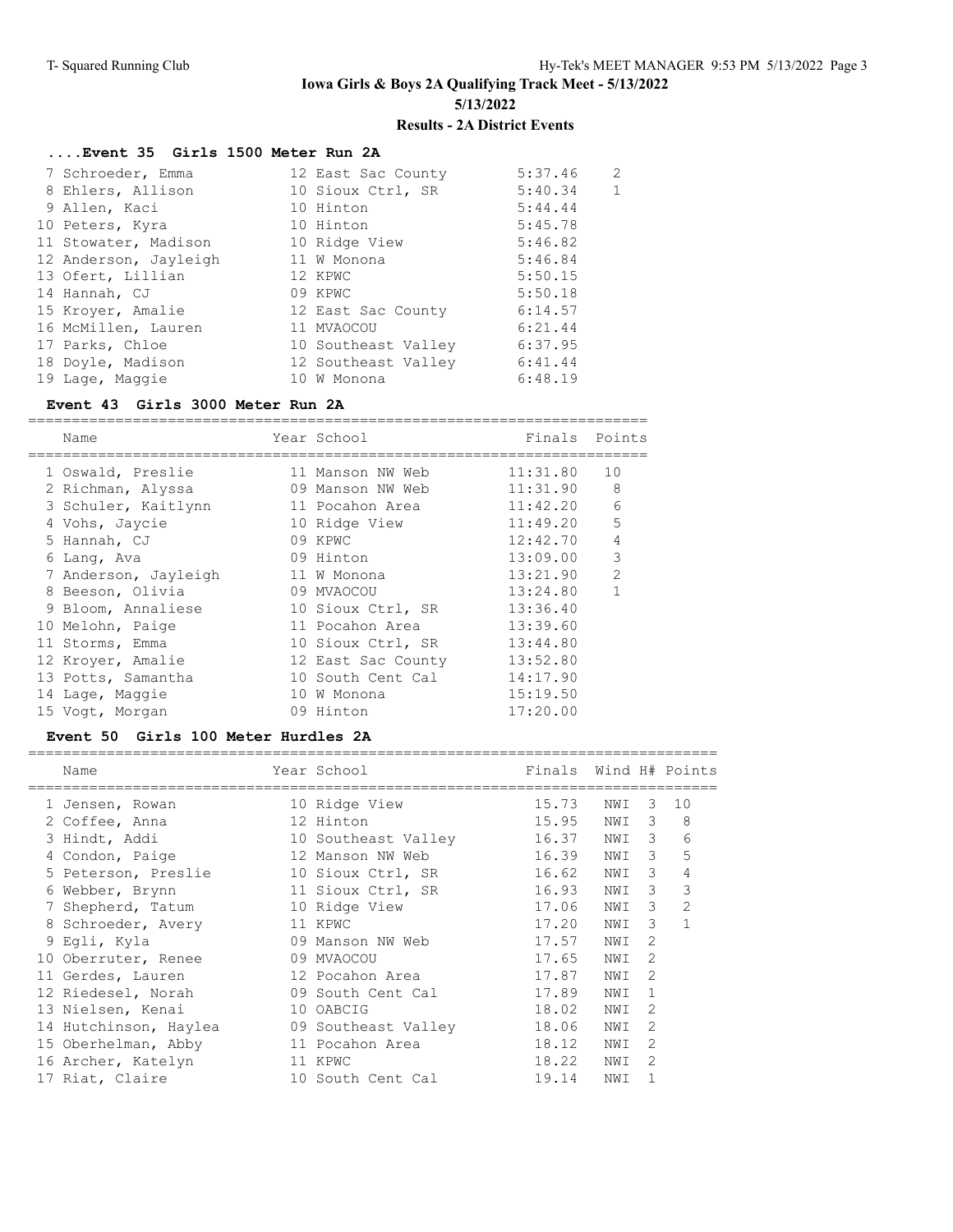# **....Event 50 Girls 100 Meter Hurdles 2A**

| 17 Poulsen, Hannah   | 09 Hinton          | 19.14 | NWI 2 |  |
|----------------------|--------------------|-------|-------|--|
| 19 Carroll, Kierstin | 11 East Sac County | 19.32 | NWI 1 |  |
| 20 Lucas, Savannah   | 09 W Monona        | 20.27 | NWI 1 |  |
| 21 Coleman, Ava      | 10 W Monona        | 20.52 | NWI 1 |  |
| 22 Hutchinson, Tori  | 10 East Sac County | 22.81 | NWI 1 |  |

#### **Event 58 Girls 400 Meter Hurdles 2A**

| Name                 | Year School         | Finals H# Points |               |                |
|----------------------|---------------------|------------------|---------------|----------------|
| 1 Peterson, Preslie  | 10 Sioux Ctrl, SR   | 1:09.46          | 2             | 10             |
| 2 Condon, Paige      | 12 Manson NW Web    | 1:09.48          | $\mathcal{L}$ | 8              |
| 3 Winterrowd, Abby   | 10 OABCIG           | 1:10.78          | $\mathcal{L}$ | 6              |
| 4 Hoffman, Anna      | 09 OABCIG           | 1:11.29          | $\mathcal{L}$ | 5              |
| 5 Vonnahme, Jenna    | 10 Pocahon Area     | 1:12.04          | $\mathcal{L}$ | 4              |
| 6 Rodgers, Hanna     | 11 KPWC             | 1:12.99          | $\mathcal{L}$ | 3              |
| 7 Archer, Katelyn    | 11 KPWC             | 1:15.17          | $\mathcal{P}$ | $\mathfrak{D}$ |
| 8 Eqli, Kyla         | 09 Manson NW Web    | 1:15.39          | $\mathcal{L}$ |                |
| 9 Point, Natalie     | 09 Pocahon Area     | 1:15.48          | $\mathbf{1}$  |                |
| 10 Will, Aryanna     | 09 Southeast Valley | 1:18.27          | $\mathbf{1}$  |                |
| 11 Oberruter, Renee  | 09 MVAOCOU          | 1:18.88          |               |                |
| 12 Wheelock, Adlen   | 09 South Cent Cal   | 1:18.95          |               |                |
| 13 Whitmer, Lilly    | 09 Ridge View       | 1:20.49          |               |                |
| 14 Blackmore, Sydney | 09 Ridge View       | 1:25.95          |               |                |
|                      |                     |                  |               |                |

#### **Event 67 Girls 4x100 Meter Shuttle Hurdle 2A**

| School<br>==================                           | Finals H# Points<br>=========================== |               |               |
|--------------------------------------------------------|-------------------------------------------------|---------------|---------------|
| 1 Sioux Ctrl, SR '1'                                   | $1:09.00$ 3 10                                  |               |               |
| 1) Waldstein, Ryleigh 09                               | 2) Webber, Brynn 11<br>4) Peterson, Preslie 10  |               |               |
| 3) Johannsen, Berkley 11<br>2 Hinton<br>$\mathbf{1}$ 1 | 1:12.20                                         | 3             | 8             |
| 1) Poulsen, Hannah 09                                  | 2) Hicklin, Carlene 10                          |               |               |
| 3) Fox, Madalyn 12                                     | 4) Coffee, Anna 12                              |               |               |
| 3 Southeast Valley '1'                                 | 1:13.16                                         | $\mathcal{L}$ | 6             |
| 1) Weiland, Paige 10                                   | 2) Hutchinson, Haylea 09                        |               |               |
| 3) Lane, Madison 11                                    | 4) Hindt, Addi 10                               |               |               |
| 4 Manson NW Web '1'                                    | 1:13.89                                         | 3             | 5             |
| 1) Eqli, Kyla 09                                       | 2) Pohlman, Miranda 11                          |               |               |
| 3) Dangelser, Amber 12                                 | 4) Condon, Paige 12                             |               |               |
| 5 KPWC '1'                                             | 1:14.51                                         | $\mathcal{L}$ | 4             |
| 1) Archer, Katelyn 11                                  | 2) Fowler, Madison 11                           |               |               |
| 3) Turner, Avery 09                                    | 4) Schroeder, Avery 11                          |               |               |
| 6 Pocahon Area '1'                                     | 1:14.88                                         | $\mathbf{1}$  | $\mathcal{E}$ |
| 1) Oberhelman, Allie 11                                | 2) Gerdes, Lauren 12                            |               |               |
| 3) Point, Natalie 09                                   | 4) Oberhelman, Abby 11                          |               |               |
| 7 South Cent Cal '1'                                   | 1:15.22                                         | $\mathcal{L}$ | $\mathcal{L}$ |
| 1) Toms, Olivia 10                                     | 2) Riat, Claire 10                              |               |               |
| 3) Anderson, Emma 12                                   | 4) Riedesel, Norah 09                           |               |               |
| 8 OABCIG '1'                                           | 1:15.62                                         | 2             | $\mathbf{1}$  |
| 1) Hoffman, Anna 09                                    | 2) Schiernbeck, Riley 12                        |               |               |
| 3) Nielsen, Kenai 10                                   | 4) Behrendsen, Avery 10                         |               |               |
| 9 MVAOCOU '1'                                          | 1:20.53                                         | $\mathbf{1}$  |               |
| 1) Cass, Tawnie 09                                     | 2) Cowgill, Renae 10                            |               |               |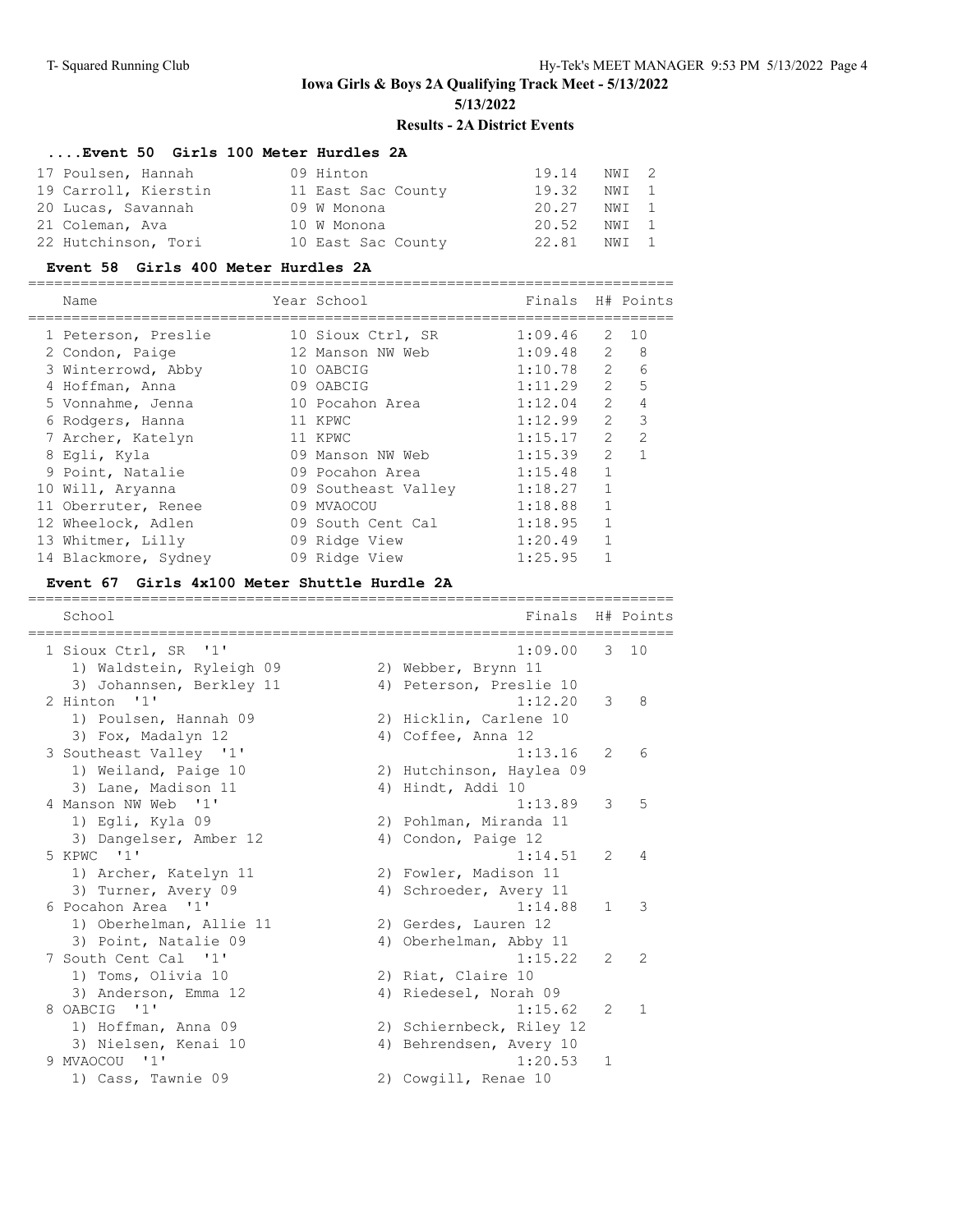**Iowa Girls & Boys 2A Qualifying Track Meet - 5/13/2022**

**5/13/2022**

#### **Results - 2A District Events**

## **....Event 67 Girls 4x100 Meter Shuttle Hurdle 2A**

| 3) Feddersen, Paige 10 | 4) Oberruter, Renee 09 |
|------------------------|------------------------|
| -- Ridge View '1'      | DO.                    |
| 1) Shepherd, Tatum 10  | 2) Mason, Gabi 09      |
| 3) Freese, Faith 10    | 4) Jensen, Rowan 10    |

#### **Event 72 Girls 4x100 Meter Relay 2A**

==========================================================================

| School<br>=========================== | Finals                  |              | H# Points |
|---------------------------------------|-------------------------|--------------|-----------|
| 1 Pocahon Area '1'                    | 51.46                   | 2            | 10        |
| 1) Anderson, Allison 12               | 2) Davis, Amanda 09     |              |           |
| 3) Sheets, Tiffany 10                 | 4) Smith, Puritie 12    |              |           |
| 2 East Sac County '1'                 | 51.55                   | 2            | 8         |
| 1) Pudenz, Hannah 10                  | 2) Brown, Meredith 12   |              |           |
| 3) Fischer, Carly 12                  | 4) Jergens, Brooke 12   |              |           |
| 3 Ridge View '1'                      | 52.28                   | 2            | 6         |
| 1) Ehrp, Hannah 12                    | 2) Dutler, Shae 10      |              |           |
| 3) Dutler, Kiara 11                   | 4) Jensen, Rowan 10     |              |           |
| 4 KPWC '1'                            | 53.32                   | 2            | 5         |
| 1) Bowman, MaKenna 11                 | 2) Reinking, Allison 11 |              |           |
| 3) Schroeder, Avery 11                | 4) Goodwin, McKenzie 12 |              |           |
| 5 Sioux Ctrl, SR '1'                  | 54.33                   | $\mathbf{1}$ | 4         |
| 1) Gomez, Diana 12                    | 2) Ayers, Hadley 09     |              |           |
| 3) Terrell, Alyse 11                  | 4) Binder, Riley 10     |              |           |
| 6 Hinton '1'                          | 54.48                   | 2            | 3         |
| 1) Shaw, Kyra 11                      | 2) Hicklin, Carlene 10  |              |           |
| 3) Muecke, Kylie 12                   | 4) Burgad, Avery 10     |              |           |
| 7 MVAOCOU '1'                         | 55.18                   | $\mathbf{1}$ | 2         |
| 1) Cowgill, Renae 10                  | 2) Kovarna, Emily 11    |              |           |
| 3) Seuntjens, Reagan 09               | 4) Meseck, Makenna 10   |              |           |
| 8 Southeast Valley '1'                | 55.61                   | $\mathbf 1$  | 1         |
| 1) Gregory, Kylee 10                  | 2) Weiland, Paige 10    |              |           |
| 3) Hutchinson, Haylea 09              | 4) Hindt, Addi 10       |              |           |
| 9 W Monona<br>'1'                     | 56.15                   | 2            |           |
| 1) Miller, Carly 11                   | 2) Gaukel, Joslin 10    |              |           |
| 3) Lucas, Savannah 09                 | 4) Woodward, Sophia 09  |              |           |
| 10 South Cent Cal<br>$\blacksquare$   | 56.22                   | 2            |           |
| 1) Toms, Olivia 10                    | 2) Riedesel, Norah 09   |              |           |
| 3) Anderson, Emma 12                  | 4) Schleisman, Kylee 11 |              |           |
| 11 OABCIG '1'                         | 56.30                   | 2            |           |
| 1) Nakazawa, Miki 09                  | 2) Hanneman, Gracie 11  |              |           |
| 3) Jacobson, Gwen 11                  | 4) Johnson, Patience 11 |              |           |
| 12 Manson NW Web<br>$\blacksquare$    | 56.97                   | $\mathbf{1}$ |           |
| 1) Shannon, Abi 10                    | 2) Wiese, Jaynie 12     |              |           |
| 3) McCullough, Sophia 09              | 4) Dangelser, Amber 12  |              |           |

## **Event 80 Girls 4x200 Meter Relay 2A**

| School                  |                     | Finals H# Points |  |
|-------------------------|---------------------|------------------|--|
| 1 KPWC '1'              |                     | $1:47.65$ 2 10   |  |
| 1) Bowman, MaKenna 11   | 2) Kuntz, Erika 12  |                  |  |
| 3) Goodwin, McKenzie 12 | 4) Bell, Aubree 12  |                  |  |
| 2 Pocahon Area '1'      |                     | 1:49.90 2 8      |  |
| 1) Anderson, Allison 12 | 2) Davis, Amanda 09 |                  |  |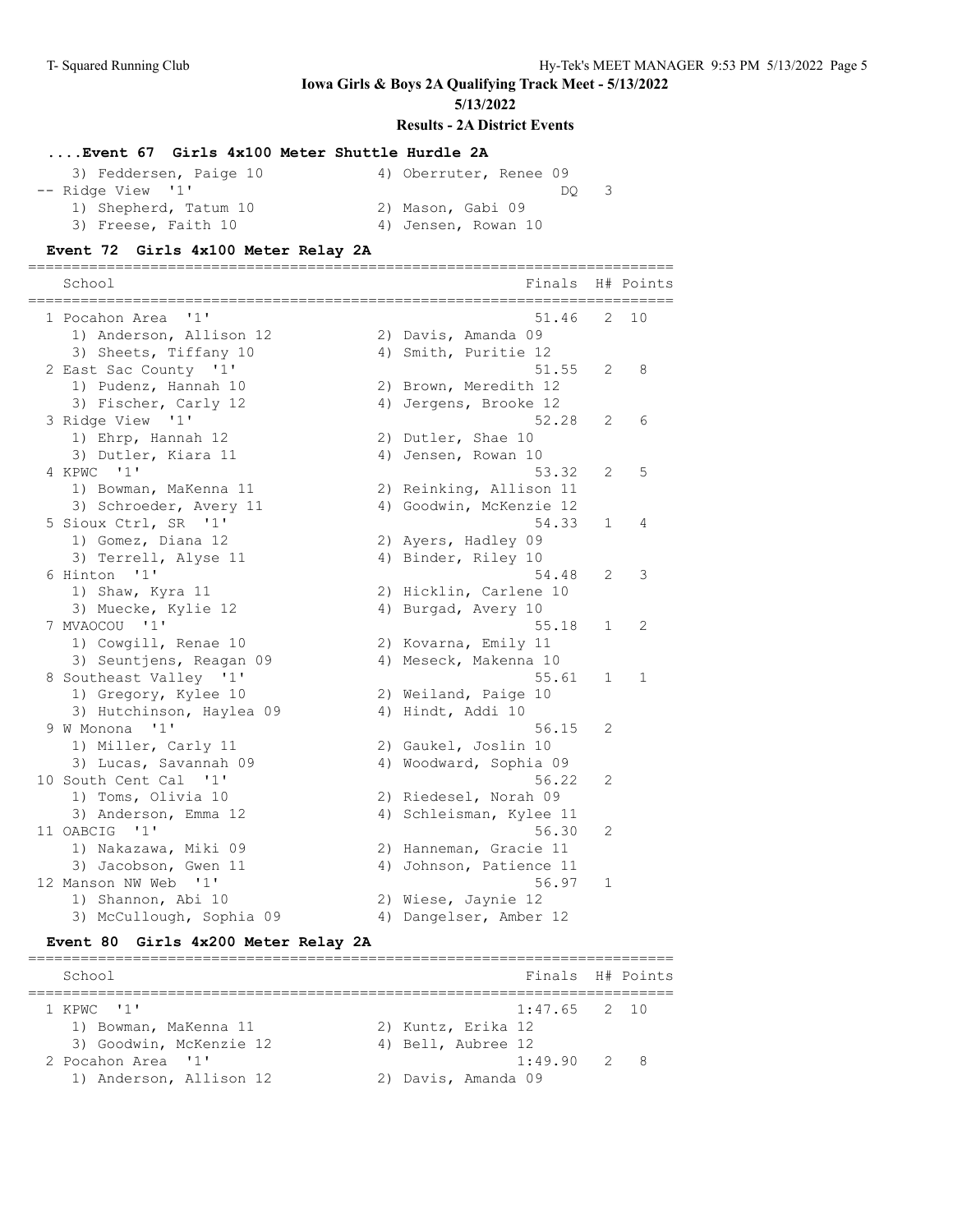# **Iowa Girls & Boys 2A Qualifying Track Meet - 5/13/2022 5/13/2022**

# **Results - 2A District Events**

# **....Event 80 Girls 4x200 Meter Relay 2A**

| 3) Vonnahme, Jenna 10    | 4) Smith, Puritie 12    |                |                |
|--------------------------|-------------------------|----------------|----------------|
| 3 Ridge View '1'         | 1:50.19                 | 2              | 6              |
| 1) Ehrp, Hannah 12       | 2) Dutler, Shae 10      |                |                |
| 3) Jensen, Rowan 10      | 4) Mason, Gabi 09       |                |                |
| 4 East Sac County '1'    | 1:51.75                 | $\mathfrak{L}$ | 5              |
| 1) Pudenz, Hannah 10     | 2) Brown, Meredith 12   |                |                |
| 3) Fischer, Carly 12     | 4) Jergens, Brooke 12   |                |                |
| 5 Hinton<br>$\cdot$ 1 1  | 1:54.74                 | $\mathfrak{L}$ | $\overline{4}$ |
| 1) Van Eqdom, Kiana 10   | 2) Hicklin, Carlene 10  |                |                |
| 3) Lang, Ava 09          | 4) Burgad, Avery 10     |                |                |
| 6 South Cent Cal '1'     | 1:57.19                 | $\overline{2}$ | 3              |
| 1) Toms, Olivia 10       | 2) Riedesel, Norah 09   |                |                |
| 3) Anderson, Emma 12     | 4) Schleisman, Kylee 11 |                |                |
| 7 W Monona<br>$\cdots$   | 1:57.26                 | $\mathfrak{L}$ | 2              |
| 1) Miller, Carly 11      | 2) Woodward, Sophia 09  |                |                |
| 3) Struble, Jalyn 10     | 4) Beck, Devyn 10       |                |                |
| 8 Southeast Valley '1'   | 1:58.75                 | $\mathbf{1}$   | $\mathbf{1}$   |
| 1) Kitchen, Alex 10      | 2) Scott, Kenna 10      |                |                |
| 3) Mills, Breck 10       | 4) Holmes, Paige 09     |                |                |
| 9 OABCIG '1'             | 2:00.02                 | $\mathbf{1}$   |                |
| 1) Nakazawa, Miki 09     | 2) Jacobson, Gwen 11    |                |                |
| 3) Johnson, Patience 11  | 4) Linde, Hailey 11     |                |                |
| 10 Sioux Ctrl, SR '1'    | 2:00.48                 | 2              |                |
| 1) Ayers, Hadley 09      | 2) Orenday, Vivi 09     |                |                |
| 3) Smith, Emma 10        | 4) Binder, Riley 10     |                |                |
| 11 Manson NW Web '1'     | 2:01.53                 | 1              |                |
| 1) Shannon, Abi 10       | 2) Wiese, Jaynie 12     |                |                |
| 3) Durschmidt, Emmaly 10 | 4) Dangelser, Amber 12  |                |                |
|                          |                         |                |                |

## **Event 88 Girls 4x400 Meter Relay 2A**

| School                  |    | Finals                  |               | H# Points                |
|-------------------------|----|-------------------------|---------------|--------------------------|
| 1 Hinton '1'            |    | $4:15.44$ 2 10          |               |                          |
| 1) Faith, Rylee 11      |    | 2) Friessen, Gabbie 10  |               |                          |
| 3) Peters, Kadence 10   |    | 4) Kovarna, Ashlyn 10   |               |                          |
| 2 KPWC '1'              |    | 4:15.56                 | 2             | - 8                      |
| 1) Bowman, MaKenna 11   |    | 2) Reinking, Allison 11 |               |                          |
| 3) Beelner, Brooklyn 09 |    | 4) Goodwin, McKenzie 12 |               |                          |
| 3 W Monona '1'          |    | 4:23.89                 | $\mathcal{L}$ | 6                        |
| 1) Miller, Kacy 10      |    | 2) Struble, Jalyn 10    |               |                          |
| 3) Beck, Devyn 10       |    | 4) Struble, Miella 12   |               |                          |
| 4 Southeast Valley '1'  |    | 4:25.55                 | $\mathcal{L}$ | $5\overline{5}$          |
| 1) Scott, Kenna 10      |    | 2) Eslick, Lauren 09    |               |                          |
| 3) Mills, Breck 10      |    | 4) Johnson, Mila 09     |               |                          |
| 5 OABCIG '1'            |    | 4:27.60                 | $\mathcal{L}$ | $\overline{4}$           |
| 1) Winterrowd, Abby 10  |    | 2) Schroeder, Alex 11   |               |                          |
| 3) Hoffman, Anna 09     | 4) | Johnson, Patience 11    |               |                          |
| 6 Ridge View '1'        |    | 4:39.84                 | $\mathbf{1}$  | $\overline{\phantom{a}}$ |
| 1) Todd, Morgan 12      |    | 2) Freese, Faith 10     |               |                          |
| 3) Stowater, Madison 10 |    | 4) Shepherd, Tatum 10   |               |                          |
| 7 East Sac County '1'   |    | 4:47.19                 | $\mathbf{1}$  | $\overline{2}$           |
| 1) Aschinger, Jen 10    |    | 2) Brown, Meredith 12   |               |                          |
| 3) Meredith, Emma 10    |    | 4) Bontrager, Mary 11   |               |                          |
| 8 Manson NW Web '1'     |    | 4:53.96                 | 2             |                          |
|                         |    |                         |               |                          |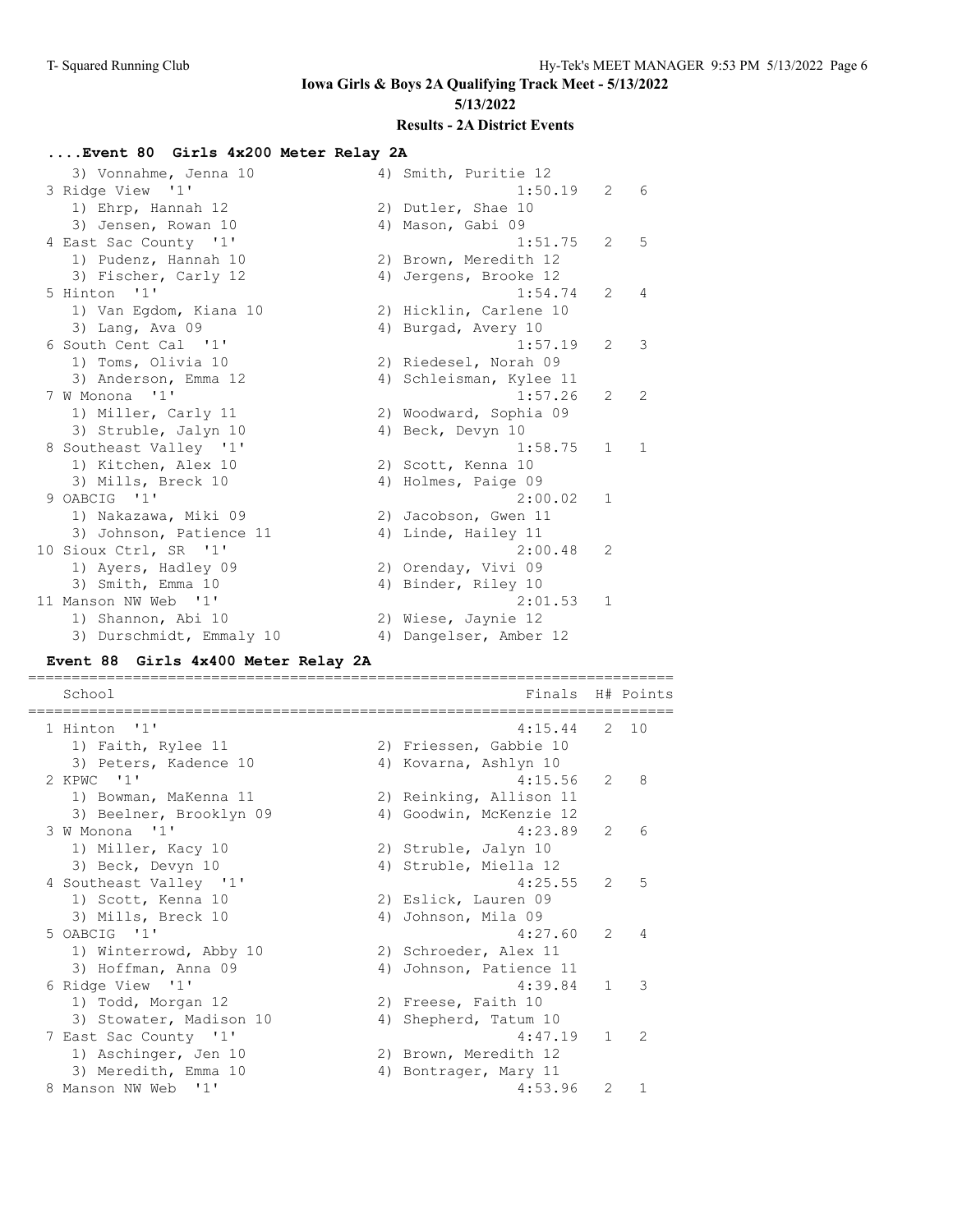## **....Event 88 Girls 4x400 Meter Relay 2A**

| 1) Aljets, Aleksandria 12 | 2) Oswald, Preslie 11   |
|---------------------------|-------------------------|
| 3) McCullough, Sophia 09  | 4) Richman, Alyssa 09   |
| 9 South Cent Cal '1'      | 5:08.66                 |
| 1) Myers, Emma 10         | 2) Korleski, Addisyn 12 |
| 3) Wheelock, Adlen 09     | 4) Kramer, Evelyn 10    |

#### **Event 96 Girls 4x800 Meter Relay 2A**

======================================================================= School **Finals** Points =======================================================================

| 1 Hinton '1'              | 10:12.78                | 10            |
|---------------------------|-------------------------|---------------|
| 1) Allen, Kaci 10         | 2) Peters, Kyra 10      |               |
| 3) Peters, Kadence 10     | 4) Friessen, Gabbie 10  |               |
| 2 Sioux Ctrl, SR '1'      | 10:18.88                | 8             |
| 1) Peterson, Preslie 10   | 2) Christian, Morgan 10 |               |
| 3) Ehlers, Allison 10     | 4) Bloom, Linnea 09     |               |
| 3 Manson NW Web '1'       | 10:26.10                | 6             |
| 1) Aljets, Aleksandria 12 | 2) Oswald, Preslie 11   |               |
| 3) Richman, Alyssa 09     | 4) Condon, Paige 12     |               |
| 4 Ridge View '1'          | 10:32.33                | 5             |
| 1) Shepherd, Tatum 10     | 2) Todd, Morgan 12      |               |
| 3) Stowater, Madison 10   | 4) Dutler, Shae 10      |               |
| 5 KPWC '1'                | 10:42.32                | 4             |
| 1) Ofert, Lillian 12      | 2) Willer, Hanna 10     |               |
| 3) Countryman, Lynsey 12  | 4) Hamman, Sarahy 12    |               |
| 6 South Cent Cal '1'      | 10:49.13                | 3             |
| 1) Judisch, Chloe 10      | 2) Kramer, Evelyn 10    |               |
| 3) Patterson, Breanne 09  | 4) McAlister, Brenna 09 |               |
| 7 Southeast Valley '1'    | 11:44.68                | $\mathcal{L}$ |
| 1) Scott, Kenna 10        | 2) Brunner, Ava 10      |               |
| 3) Jones-Popp, Autumn 09  | 4) Mills, Breck 10      |               |
| 8 OABCIG '1'              | 12:00.13                | $\mathbf{1}$  |
| 1) Riessen, Olivia 10     | 2) Buns, Silvia 10      |               |
| 3) Becker, Sienna 10      | 4) Schroeder, Livi 09   |               |

#### **Event 110 Girls 800 Sprint Medley 2A**

| School                  |    | Finals H# Points         |               |                |
|-------------------------|----|--------------------------|---------------|----------------|
| 1 KPWC '1'              |    | 1:49.28                  |               | 2, 10          |
| 1) Bowman, MaKenna 11   |    | 2) Goodwin, McKenzie 12  |               |                |
| 3) Bell, Aubree 12      |    | 4) Kuntz, Erika 12       |               |                |
| 2 Pocahon Area '1'      |    | 1:53.49                  | 2             | 8              |
| 1) Anderson, Allison 12 |    | 2) Davis, Amanda 09      |               |                |
| 3) Smith, Puritie 12    |    | 4) Vonnahme, Jenna 10    |               |                |
| 3 W Monona '1'          |    | 1:56.78                  | $\mathcal{L}$ | 6              |
| 1) Miller, Carly 11     |    | 2) Woodward, Sophia 09   |               |                |
| 3) Miller, Kacy 10      |    | 4) Struble, Miella 12    |               |                |
| 4 East Sac County '1'   |    | 2:02.85                  | $\mathcal{L}$ | 5              |
| 1) Blum, Olivia 11      |    | 2) Jergens, Dahni 10     |               |                |
| 3) Aschinger, Jen 10    |    | 4) Bontrager, Mary 11    |               |                |
| 5 Sioux Ctrl, SR '1'    |    | 2:03.64                  | $\mathcal{L}$ | $\overline{4}$ |
| 1) Gomez, Diana 12      |    | 2) Johannsen, Berkley 11 |               |                |
| 3) Webber, Brynn 11     | 4) | Orenday, Vivi 09         |               |                |
| 6 Hinton '1'            |    | 2:07.28                  |               |                |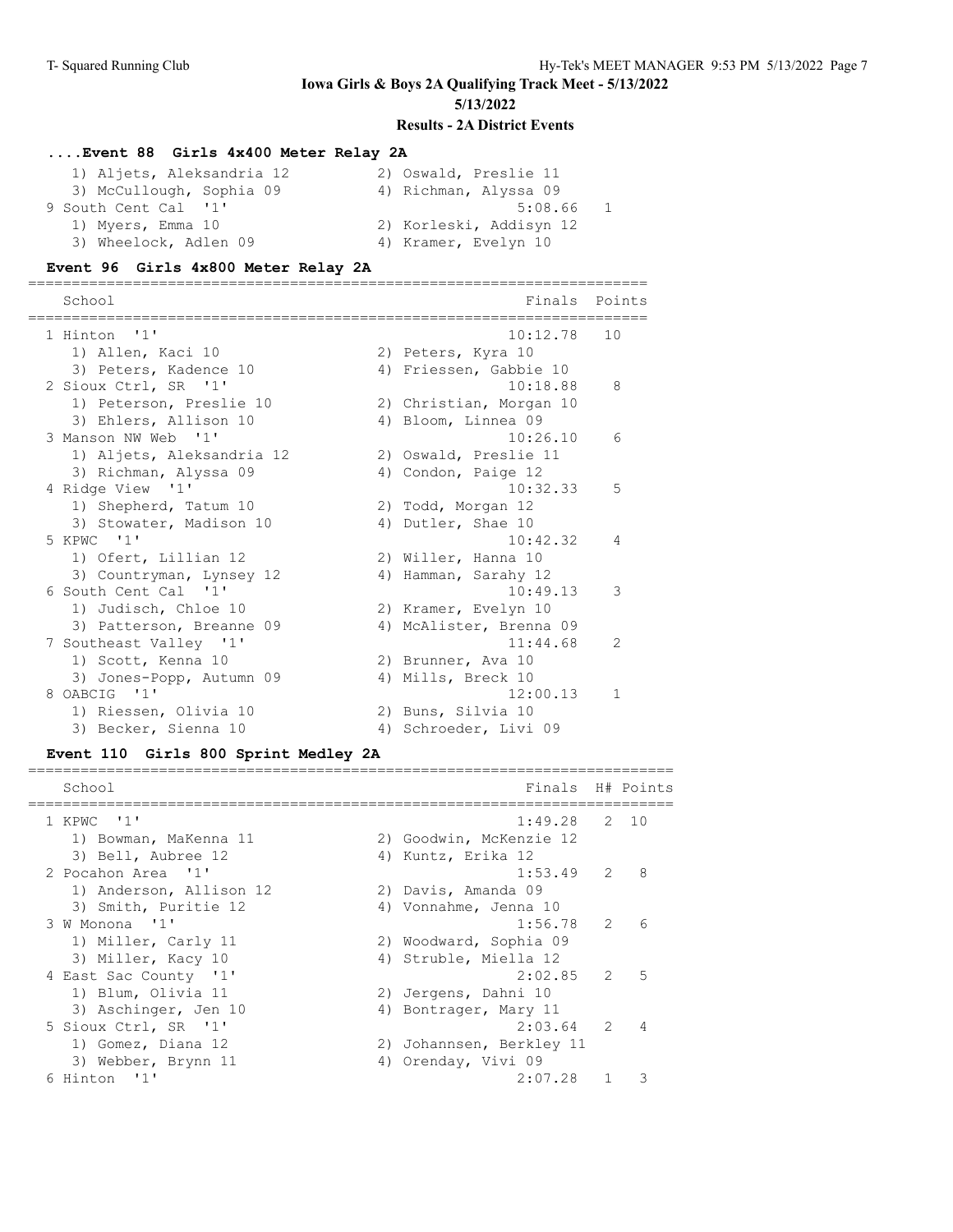# **....Event 110 Girls 800 Sprint Medley 2A**

| 1) Shaw, Kyra 11           | 2) Burgad, Avery 10       |            |
|----------------------------|---------------------------|------------|
| 3) Van Eqdom, Kiana 10     | 4) Harper, Ruby 09        |            |
| 7 Southeast Valley '1'     | $2:07.77$ 1 2             |            |
| 1) Gregory, Kylee 10       | 2) Corell, Anna 09        |            |
| 3) Holmes, Paige 09        | 4) Eslick, Lauren 09      |            |
| 8 OABCIG '1'               | $2:08.29$ 2               | $\sqrt{1}$ |
| 1) Grimes, Jasmine 10      | 2) O'Brien, Kylee 09      |            |
| 3) Linde, Hailey 11        | 4) Pritchard, Josilynn 09 |            |
| 9 South Cent Cal '1'       | $2:10.05$ 2               |            |
| 1) Haupert, Onna 09        | 2) Wiederin, Haylee 09    |            |
| 3) Korleski, Addisyn 12    | 4) Myers, Emma 10         |            |
| 10 Ridge View '1'          | $2:10.98$ 2               |            |
| 1) Tiefenthaler, Jolynn 10 | 2) Endrulat, Jayley 10    |            |
| 3) Phillips, Taya 10       | 4) Goettsch, Graca 12     |            |
| 11 Manson NW Web '1'       | $2:18.41$ 1               |            |
| 1) Marine, Dailyn 11       | 2) Aljets, Samantha 09    |            |
| 3) Jones, Kiran 10         | 4) Aljets, Amber 10       |            |

#### **Event 118 Girls High Jump 2A**

| Name                   | Year School       | Finals Points |      |
|------------------------|-------------------|---------------|------|
| 1 Coffee, Anna         | 12 Hinton         | $5 - 00.00$   | 10   |
| 2 McElrath, Lexi       | 11 KPWC           | $4 - 11.00$   | 8    |
| 3 Lawson, Addie        | 10 Pocahon Area   | $4 - 10.00$   | 6    |
| 4 McCullough, Sophia   | 09 Manson NW Web  | $4 - 10.00$   | 5    |
| 5 Ohlmeier, Trista     | 09 MVAOCOU        | $4 - 10.00$   | 4    |
| 6 Countryman, Lynsey   | 12 KPWC           | $4 - 08.00$   | 1.50 |
| 6 Stowater, Madison    | 10 Ridge View     | 4-08.00       | 1.50 |
| 6 Orenday, Vivi        | 09 Sioux Ctrl, SR | $4 - 08.00$   | 1.50 |
| 6 Blackmore, Sydney    | 09 Ridge View     | $4 - 08.00$   | 1.50 |
| 10 Oberhelman, Abby    | 11 Pocahon Area   | $4 - 08.00$   |      |
| 11 Seuntjens, Reagan   | 09 MVAOCOU        | $4 - 06.00$   |      |
| 11 Wiese, Jaynie       | 12 Manson NW Web  | $4 - 06.00$   |      |
| 13 Pritchard, Josilynn | 09 OABCIG         | $4 - 04.00$   |      |
| 14 Anderson, Kylie     | 09 Sioux Ctrl, SR | $4 - 04.00$   |      |

## **Event 126 Girls Long Jump 2A**

| Name                                                                  | Year School      | Finals                                                         | Wind H# Points                    |  |
|-----------------------------------------------------------------------|------------------|----------------------------------------------------------------|-----------------------------------|--|
| 1 Bell, Aubree                                                        | 12 KPWC          | 16-08.25 NWI                                                   | 2 10                              |  |
| 14-10.50(NWI) FOUL 16-01(NWI) 15-03.50(NWI) 16-08.25(NWI) FOUL        |                  |                                                                |                                   |  |
| 2 McElrath, Lexi                                                      | 11 KPWC          | 15-01.25 NWI 2 8                                               |                                   |  |
| 13-04.50 (NWI) FOUL                                                   |                  | 14-05.50(NWI) 13-11.50(NWI) 15-01.25(NWI) FOUL                 |                                   |  |
| 3 Dutler, Shae                                                        | 10 Ridge View    | $14 - 09.25$ NWI 2 6                                           |                                   |  |
| FOUL FOUL 14-09.25 (NWI) 13-06.50 (NWI) 13-09.50 (NWI) 14-04.25 (NWI) |                  |                                                                |                                   |  |
| 4 Schleisman, Kylee 11 South Cent Cal                                 |                  |                                                                | 14-09.25 NWI 2 5                  |  |
| 13-04.50(NWI) 14-01.25(NWI) 14-01(NWI) FOUL                           |                  |                                                                | $14-00.75$ (NWI) $14-09.25$ (NWI) |  |
| 5 Eqli, Kyla                                                          | 09 Manson NW Web | 14-09.00 NWI 2                                                 | 4                                 |  |
| 14-09(NWI) 14-01.75(NWI) FOUL 14-00.75(NWI) FOUL 14-08.25(NWI)        |                  |                                                                |                                   |  |
| 6 Mason, Gabi                                                         |                  | 09 Ridge View                           14-08.50     NWI   2   | $\overline{\phantom{a}}$          |  |
|                                                                       |                  | 14-08.50(NWI) 12-10.75(NWI) 12-08(NWI) 12-08.50(NWI) FOUL FOUL |                                   |  |
| 7 Meseck, Makenna                                                     | 10 MVAOCOU       | $14 - 07.25$ NWI                                               | 2<br>$\overline{2}$               |  |
| 14-06.25 (NWI) FOUL FOUL                                              |                  | FOUL 14-04 (NWI) 14-07.25 (NWI)                                |                                   |  |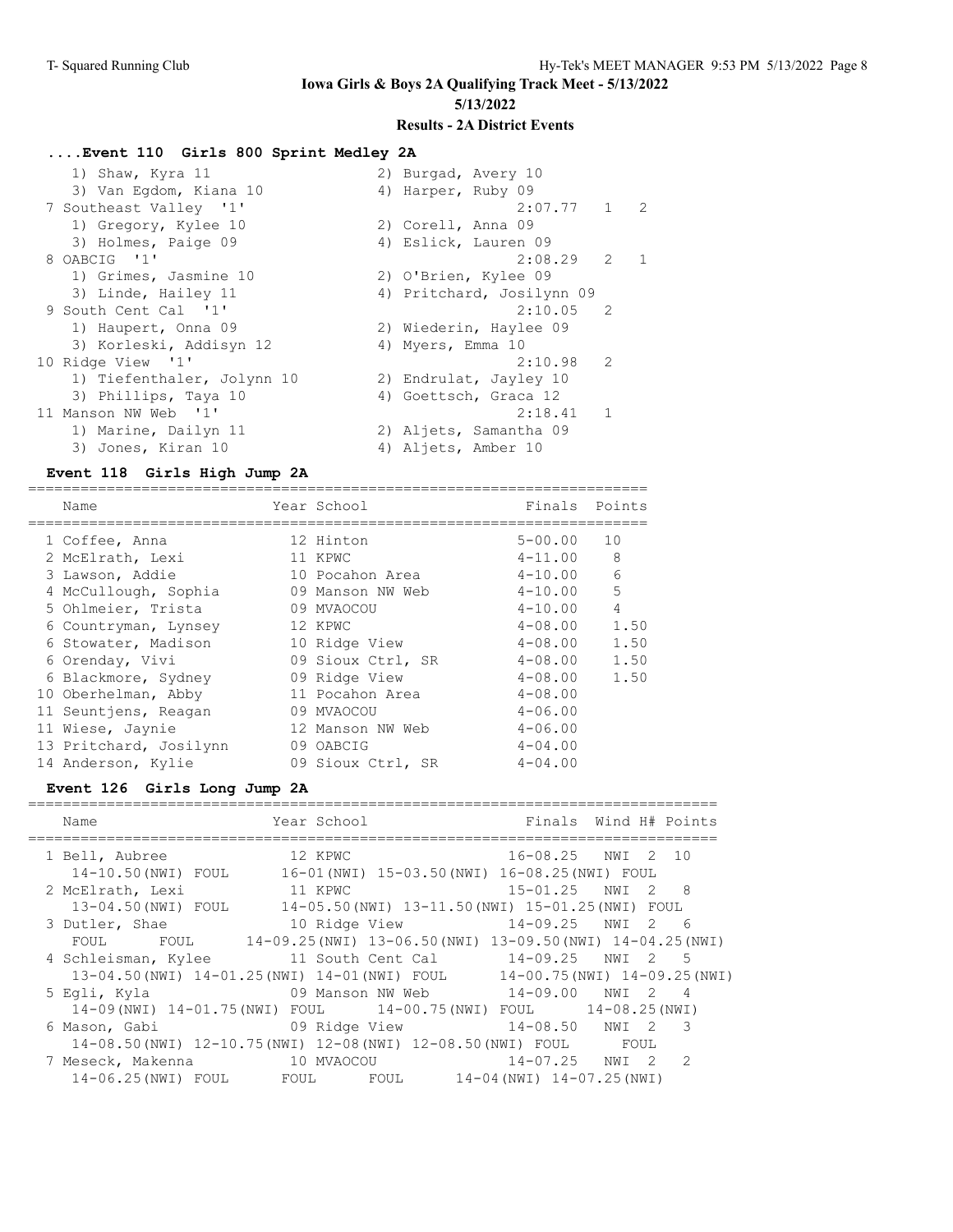# **....Event 126 Girls Long Jump 2A**

|                                                 | 8 Webber, Brynn 11 Sioux Ctrl, SR 14-03.75 NWI 2 1                 |                |  |
|-------------------------------------------------|--------------------------------------------------------------------|----------------|--|
|                                                 | FOUL 13-09 (NWI) 14-03.75 (NWI) 12-09.75 (NWI) FOUL 13-08.75 (NWI) |                |  |
| 9 Jacobson, Gwen 11 OABCIG                      | 13-08.25 NWI 1                                                     |                |  |
|                                                 | FOUL 13-07 (NWI) 13-08.25 (NWI) 12-09.25 (NWI) 13-03.75 (NWI) FOUL |                |  |
| 10 Blake, Ashlyn 12 MVAOCOU                     | 13-06.00 NWI 1                                                     |                |  |
| FOUL 12-07.75 (NWI) 13-06 (NWI)                 |                                                                    |                |  |
|                                                 | 11 Petersen, Olivia 69 Hinton 13-04.25 NWI 1                       |                |  |
| FOUL 13-04.25 (NWI) 13-01.75 (NWI)              |                                                                    |                |  |
| 12 Johnson, Patience 11 OABCIG                  |                                                                    | 13-01.25 NWI 1 |  |
| $11-04.25$ (NWI) $11-08$ (NWI) $13-01.25$ (NWI) |                                                                    |                |  |
|                                                 | 13 Muecke, Kylie 12 Hinton                                         | 12-08.00 NWI 1 |  |
| FOUL FOUL 12-08 (NWI)                           |                                                                    |                |  |
|                                                 | 14 Makarenko, Anna 12 Sioux Ctrl, SR 12-06.00 NWI 1                |                |  |
| $12-06$ (NWI) $12-05$ (NWI) $11-10.50$ (NWI)    |                                                                    |                |  |
|                                                 | 15 Lawson, Addie 10 Pocahon Area 12-05.75 NWI 2                    |                |  |
| FOUL FOUL 12-05.75 (NWI)                        |                                                                    |                |  |
|                                                 | 16 Welander, Juliann (09 Pocahon Area (12-05.50 NWI 1)             |                |  |
| 12-05.50 (NWI) 11-10.75 (NWI) FOUL              |                                                                    |                |  |
|                                                 | 17 Chelleen, Mattie $12$ Southeast Valley $12-05.50$ NWI 1         |                |  |
| 12-05.50(NWI) FOUL 11-04.50(NWI)                |                                                                    |                |  |

## **Event 134 Girls Discus Throw 2A**

| Year School <a> Finals H# Points</a><br>Name                                   |              |                |                               |
|--------------------------------------------------------------------------------|--------------|----------------|-------------------------------|
| 1 Schweitzberger, Allie 11 KPWC<br>127-00 133-04 132-02 127-01 114-06 FOUL     | 133-04 2 10  |                |                               |
| 2 Mills, Shelby 12 Southeast Valley<br>118-03 FOUL 122-09 119-04 123-01 127-10 | $127 - 10$ 2 |                | 8                             |
| 3 Davis, Kristen 12 Pocahon Area<br>121-01 118-07 111-07 114-11 104-02 FOUL    | $121 - 01$ 2 |                | 6                             |
| 4 Pickhinke, Katie 12 Ridge View<br>86-04 111-02 118-05 FOUL FOUL 103-01       | $118 - 05$ 2 |                | 5                             |
| 5 Kounkel, Lauren<br>FOUL 108-00 111-10 101-02 117-03 101-05                   | $117 - 03$   |                | $2^{\circ}$<br>$\overline{4}$ |
| 6 Countryman, Lynsey 12 KPWC<br>108-10 111-09 FOUL 100-06 108-06 111-03        | $111 - 09$   | $\overline{2}$ | 3                             |
| 7 Hammen, Keira and 11 South Cent Cal<br>101-00 FOUL FOUL 99-00 FOUL 102-09    | $102 - 09$ 2 |                | $\mathcal{L}$                 |
| 8 Marsh, Alivia 11 Manson NW Web<br>95-06 86-03 92-06 85-08 FOUL 92-07         | $95 - 06$ 2  |                | $\mathbf{1}$                  |
| 9 Schleisman, Ashley 10 South Cent Cal<br>88-06 FOUL 80-04                     | $88 - 06$    | $\mathbf{1}$   |                               |
| 10 Gustavson, Maci 11 East Sac County<br>88-02 88-04 80-08                     | $88 - 04$    | $\overline{2}$ |                               |
| 11 Anderson, Ellisa 69 Manson NW Web 86-03<br>FOUL FOUL 86-03                  |              | $\overline{2}$ |                               |
| 12 Laursen, Halle<br>11 Sioux Ctrl, SR 84-07<br>FOUL 79-04 84-07               |              | $\mathbf{1}$   |                               |
| 11 Sioux Ctrl, SR 83-09<br>13 Illg Keith, Hannah<br>83-02 73-09 83-09          |              | $\mathbf{1}$   |                               |
| 11 Southeast Valley 81-00<br>14 Stanek, Maddy<br>FOUL 81-00 70-00              |              | $\mathbf{1}$   |                               |
| 09 Pocahon Area 73-09<br>15 Ford, Ava<br>FOUL FOUL 73-09                       |              | $\overline{2}$ |                               |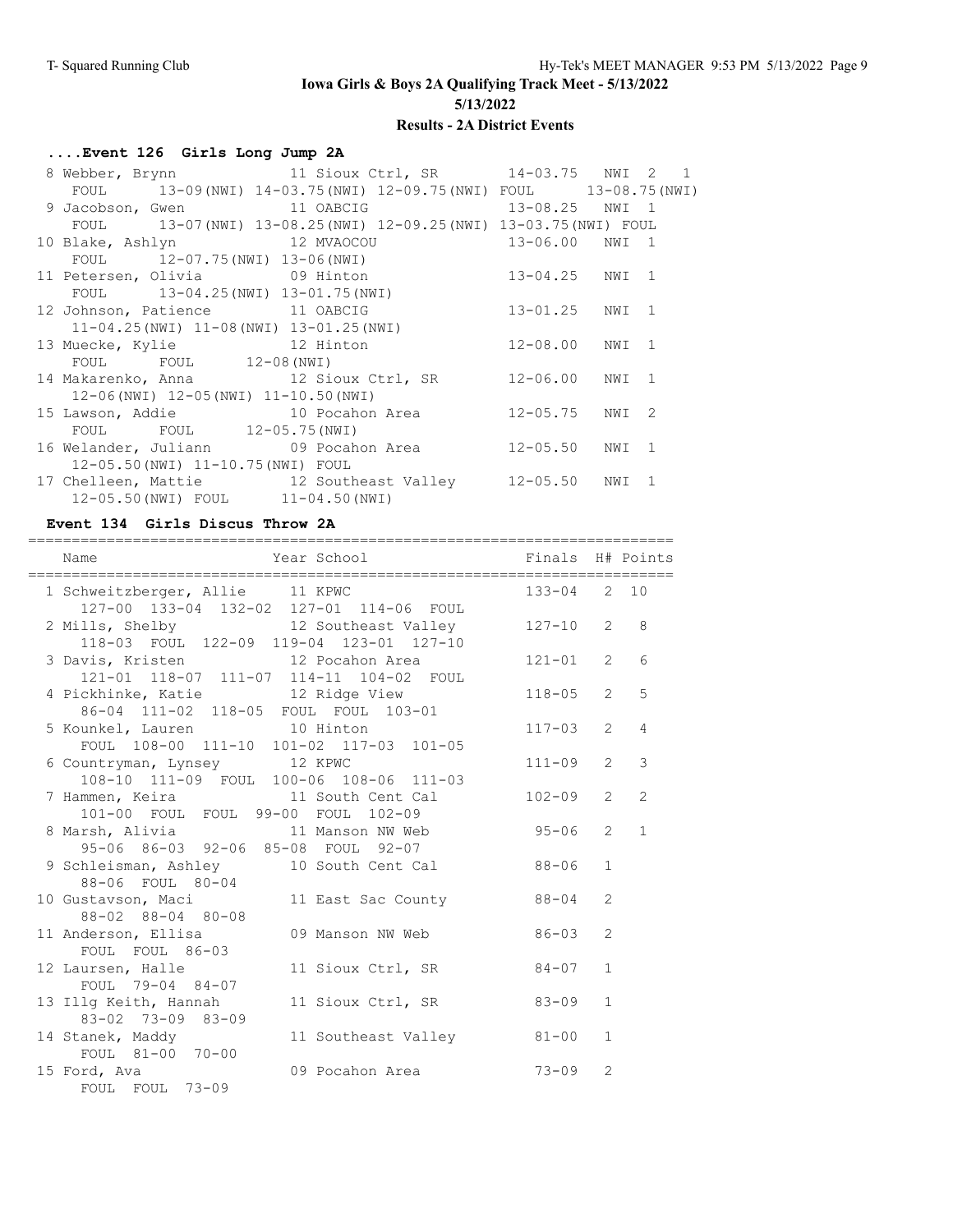**Iowa Girls & Boys 2A Qualifying Track Meet - 5/13/2022**

**5/13/2022**

## **Results - 2A District Events**

| Event 134 Girls Discus Throw 2A |               |             |                |  |  |  |
|---------------------------------|---------------|-------------|----------------|--|--|--|
| 16 Schild, Kristina             | 11 W Monona   | $72 - 05$ 1 |                |  |  |  |
| $72 - 05$ $67 - 00$ $68 - 08$   |               |             |                |  |  |  |
| 17 Luscombe, Kiara              | 09 Ridge View | $69 - 09$ 1 |                |  |  |  |
| FOUL 69-09 64-10                |               |             |                |  |  |  |
| 18 Trierweiler, Tessa           | 12 Hinton     | 68-06       | $\overline{1}$ |  |  |  |
| FOUL 64-06 68-06                |               |             |                |  |  |  |
| 19 Reis, Deim                   | 09 OABCIG     | $64 - 03$ 1 |                |  |  |  |
| 61-03 FOUL 64-03                |               |             |                |  |  |  |
| 20 Yanke, Aubrey                | 09 W Monona   | $61 - 08$   | $\overline{1}$ |  |  |  |
| FOUL 61-08 59-06                |               |             |                |  |  |  |

## **Event 142 Girls Shot Put 2A**

| 1 Hammen, Keira 11 South Cent Cal 37-02.50 2 10<br>35-09 37-02.50 35-07 35-09.75<br>2 Kounkel, Lauren 10 Hinton 37-00.00 2 8                             |                                                             |              |              |              |
|----------------------------------------------------------------------------------------------------------------------------------------------------------|-------------------------------------------------------------|--------------|--------------|--------------|
|                                                                                                                                                          |                                                             |              |              |              |
| 3 Pickhinke, Katie 12 Ridge View 35-00.00 2                                                                                                              | $35-08.25$ $37-00$ $36-11.75$ $36-03.25$ $35-10.75$ $37-00$ |              |              | 6            |
|                                                                                                                                                          | 34-10.25 32-09.25 35-00 32-09.25 33-03.75 33-01             |              |              |              |
| 4 Schweitzberger, Allie 11 KPWC 33-11.25 2                                                                                                               |                                                             |              |              | 5            |
|                                                                                                                                                          | 33-11.25 31-08.75 31-01.25 32-00.75 33-03.25 32-08.50       |              |              |              |
|                                                                                                                                                          |                                                             |              |              | 4            |
| 5 Marsh, Alivia 11 Manson NW Web 33-02.75 2<br>30-01.75 31-00 30-00 33-02.75                                                                             |                                                             |              |              |              |
| 6 Stanek, Maddy<br>31-04.75 32-00 33-00.75 30-00.50 32-00.25<br>7 Mills, Shelby<br>28-11.50 31-10.50 31-07.75 31-06.50 30-11.75 31-10                    |                                                             |              |              | $\mathsf 3$  |
|                                                                                                                                                          |                                                             |              |              |              |
|                                                                                                                                                          |                                                             |              |              | 2            |
|                                                                                                                                                          |                                                             |              |              |              |
| 8 Illg Keith, Hannah 11 Sioux Ctrl, SR 31-07.75<br>31-07.75 28-11.25 31-03.75 31-01.75 31-05.75 30-02.75<br>9 Anderson, Ellisa 09 Manson NW Web 31-05.75 |                                                             |              | 2            | $\mathbf{1}$ |
|                                                                                                                                                          |                                                             |              |              |              |
|                                                                                                                                                          |                                                             |              | 2            |              |
| $31 - 05.75$ 30-06.75 x                                                                                                                                  |                                                             |              |              |              |
| 10 Gustavson, Maci 11 East Sac County 31-05.75<br>$31-05.75$ $30-02.25$<br>11 Ford, Ava $09$ Pocahon Area $31-02.75$                                     |                                                             |              | 2            |              |
|                                                                                                                                                          |                                                             |              | 2            |              |
| 30-00.75 31-02.75 28-10.25                                                                                                                               |                                                             |              |              |              |
| 12 Galvin, Aubree 10 Ridge View 30-07.75<br>28-07 30-07.75 29-08.75                                                                                      |                                                             |              | 2            |              |
| 13 Laursen, Halle 11 Sioux Ctrl, SR 30-04.75                                                                                                             |                                                             |              | $\mathbf{1}$ |              |
| 27-06.25 28-01.25 30-04.75                                                                                                                               |                                                             |              |              |              |
| 14 Larson, Kamryn 69 OABCIG 29-08.00                                                                                                                     |                                                             |              | $\mathbf{1}$ |              |
| 29-08 27-08.75 26-09.25                                                                                                                                  |                                                             |              |              |              |
| $25 \text{ vo } 27 - 00.75 = 20 - 09.25$<br>15 Trierweiler, Tessa (12 Hinton)<br>26-03:50 27-03 29:04:75                                                 |                                                             | $28 - 04.75$ | $\mathbf{1}$ |              |
| $26 - 03.50$ $27 - 03$ $28 - 04.75$                                                                                                                      |                                                             |              |              |              |
| 16 Schleisman, Ashley 10 South Cent Cal 27-08.50                                                                                                         |                                                             |              | $\mathbf{1}$ |              |
| 27-08.50 27-06.50 27-02.25<br>17 Reis, Deim 09 OABCIG<br>27-03.25 27-04.50 27-00.75                                                                      |                                                             |              |              |              |
|                                                                                                                                                          |                                                             | $27 - 04.50$ | $\mathbf{1}$ |              |
|                                                                                                                                                          |                                                             |              |              |              |
| 18 Schild, Kristina 11 W Monona 27-01.50<br>27-01.50 27-01 26-08.75<br>19 Goslar, Kaylee 10 W Monona 26-02.25                                            |                                                             |              | $\mathbf{1}$ |              |
|                                                                                                                                                          |                                                             |              |              |              |
|                                                                                                                                                          |                                                             |              | $\mathbf{1}$ |              |
| $25 - 04.25$ $26 - 02.25$ $26 - 02$                                                                                                                      |                                                             |              |              |              |
| 20 Seuntjens, Kaylinn 09 KPWC                                                                                                                            |                                                             | $24 - 11.75$ | $\mathbf{1}$ |              |
| 24-11.75 21-02.75 22-01.25                                                                                                                               |                                                             |              |              |              |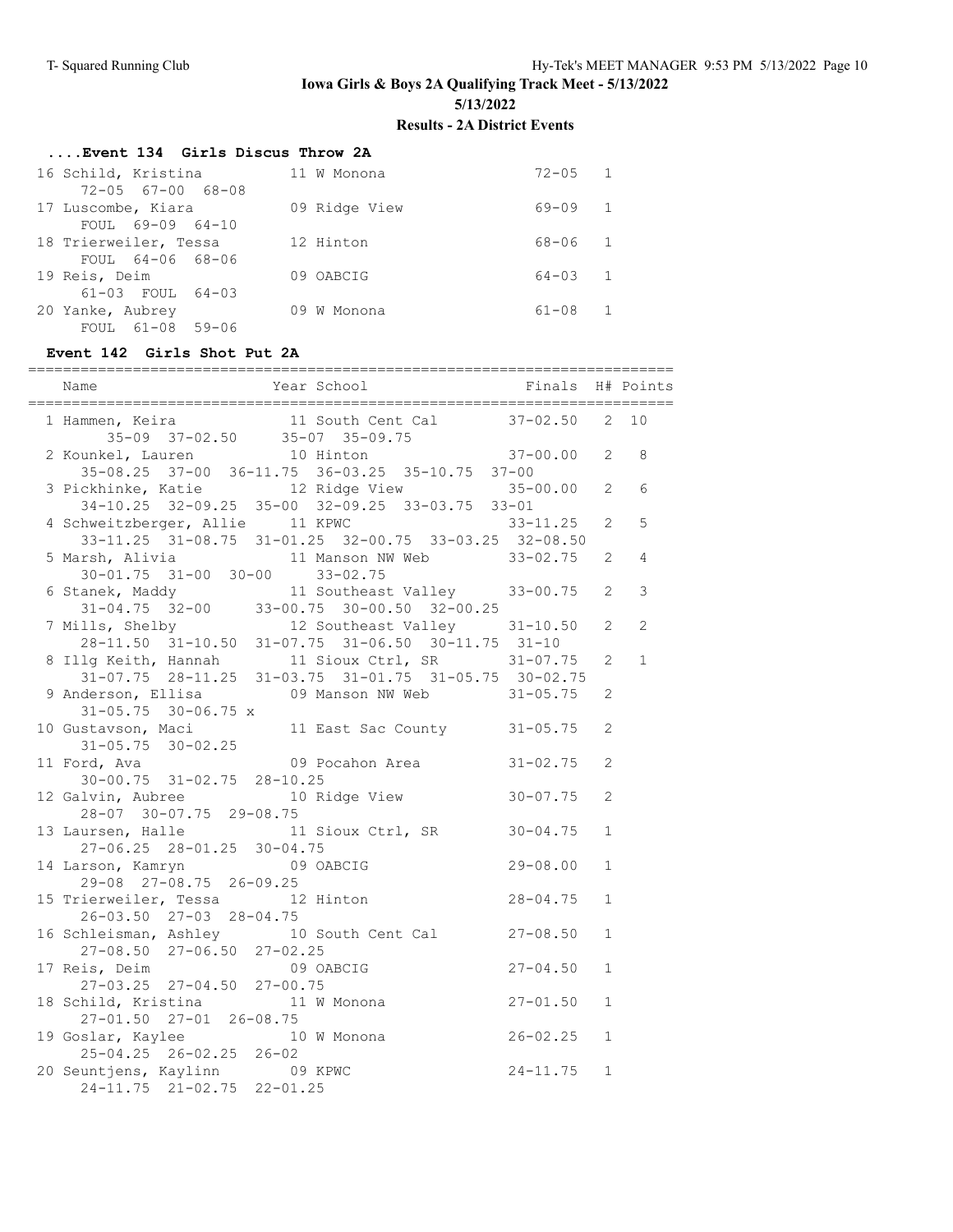## **....Event 142 Girls Shot Put 2A**

| 21 Grothaus, Hannah 12 Pocahon Area    | $22 - 00.25$ 1 |  |
|----------------------------------------|----------------|--|
| $21 - 11.50$ $20 - 04.75$ $22 - 00.25$ |                |  |
| 22 Schaffer, Jasmine 10 MVAOCOU        | 19-08.50 1     |  |
| 19-02.75 18-09.50 19-08.50             |                |  |
| 23 Hanke, Grayce 69 MVAOCOU            | $18 - 03.50$ 1 |  |
| $18 - 03.50$ $14 - 07.75$ $16 - 05.75$ |                |  |

## **Event 149 Girls Distance Medley 2A**

==========================================================================

| School                   |        | Finals                                        |   | H# Points |       |
|--------------------------|--------|-----------------------------------------------|---|-----------|-------|
| 11'<br>1 W Monona        |        | 4:30.06                                       | 2 | 10        |       |
| 1) Miller, Carly 11      |        | 2) Struble, Jalyn 10                          |   |           |       |
| 3) Miller, Kacy 10       |        | 4) Struble, Miella 12                         |   |           |       |
| 2 KPWC '1'               |        | 4:31.26                                       | 2 | 8         |       |
| 1) Schroeder, Avery 11   |        | 2) Reinking, Allison 11                       |   |           |       |
| 3) Beelner, Brooklyn 09  |        | 4) Ofert, Lillian 12                          |   |           |       |
| 3 Hinton '1'             |        | 4:32.44                                       | 2 | 6         |       |
| 1) Coffee, Anna 12       |        | 2) Kovarna, Ashlyn 10                         |   |           |       |
| 3) Peters, Kadence 10    |        | 4) Friessen, Gabbie 10                        |   |           |       |
| 4 Sioux Ctrl, SR '1'     |        | 4:52.22                                       | 2 | 5         |       |
| 1) Binder, Riley 10      |        | 2) Gomez, Diana 12                            |   |           |       |
| 3) Johannsen, Berkley 11 |        | 4) Christian, Morgan 10                       |   |           |       |
| 5 East Sac County '1'    |        | 4:57.83                                       | 2 | 4         |       |
| 1) Meredith, Emma 10     |        | 2) Bieret, Madi 10                            |   |           |       |
| 3) Bontrager, Mary 11    |        | 4) Schroeder, Emma 12                         |   |           |       |
| 6 Pocahon Area '1'       |        | 4:58.34                                       | 1 | 3         |       |
| 1) Oberhelman, Abby 11   |        | 2) Vial, Madison 09                           |   |           |       |
| 3) Sheets, Tiffany 10    |        | 4) Point, Natalie 09                          |   |           |       |
| 7 Ridge View '1'         |        | 5:00.77                                       | 2 | 2         |       |
| 1) Dutler, Kiara 11      |        | 2) Tiefenthaler, Jolynn 10                    |   |           |       |
| 3) Whitmer, Lilly 09     |        | 4) Henningson, Mya 09                         |   |           |       |
| 8 Southeast Valley '1'   |        | 5:16.41                                       | 1 | 1         |       |
| 1) Lane, Madison 11      |        | 2) Elmore, Baileigh 09                        |   |           |       |
| 3) Brunner, Ava 10       |        | 4) Jones-Popp, Autumn 09                      |   |           |       |
| 9 Manson NW Web '1'      |        | 5:20.30                                       | 2 |           |       |
| 1) Neal, Emily 09        |        | 2) Jones, Kiran 10                            |   |           |       |
| 3) Durschmidt, Emmaly 10 |        | 4) Wooldridge, Raegan 10                      |   |           |       |
| 10 South Cent Cal '1'    |        | 5:45.14                                       | 2 |           |       |
| 1) Haupert, Onna 09      |        | 2) Pruitt, Brooklyn 09                        |   |           |       |
| 3) Holm, Alexa 09        |        | 4) Kramer, Evelyn 10                          |   |           |       |
| 11 OABCIG '1'            |        | 6:10.11                                       | 1 |           |       |
| 1) O'Brien, Kylee 09     |        | 2) Pritchard, Josilynn 09                     |   |           |       |
| 3) Jepsen, Sierra 09     |        | 4) Johnson, Faith 10                          |   |           |       |
|                          |        | Women - 2A - Team Rankings - 19 Events Scored |   |           |       |
| 1) KPWC                  | 141.50 | 2) Hinton                                     |   |           | 83    |
| 3) Ridge View            | 81     | 4) Pocahon Area                               |   |           | 77    |
| 5) Manson NW Web         | 76     | 6) Sioux Ctrl, SR                             |   |           | 73.50 |
| 7) East Sac County       | 44     | 8) Southeast Valley                           |   |           | 41    |
|                          |        |                                               |   |           |       |

 9) W Monona 39 10) South Cent Cal 38 11) OABCIG 29 12) MVAOCOU 18